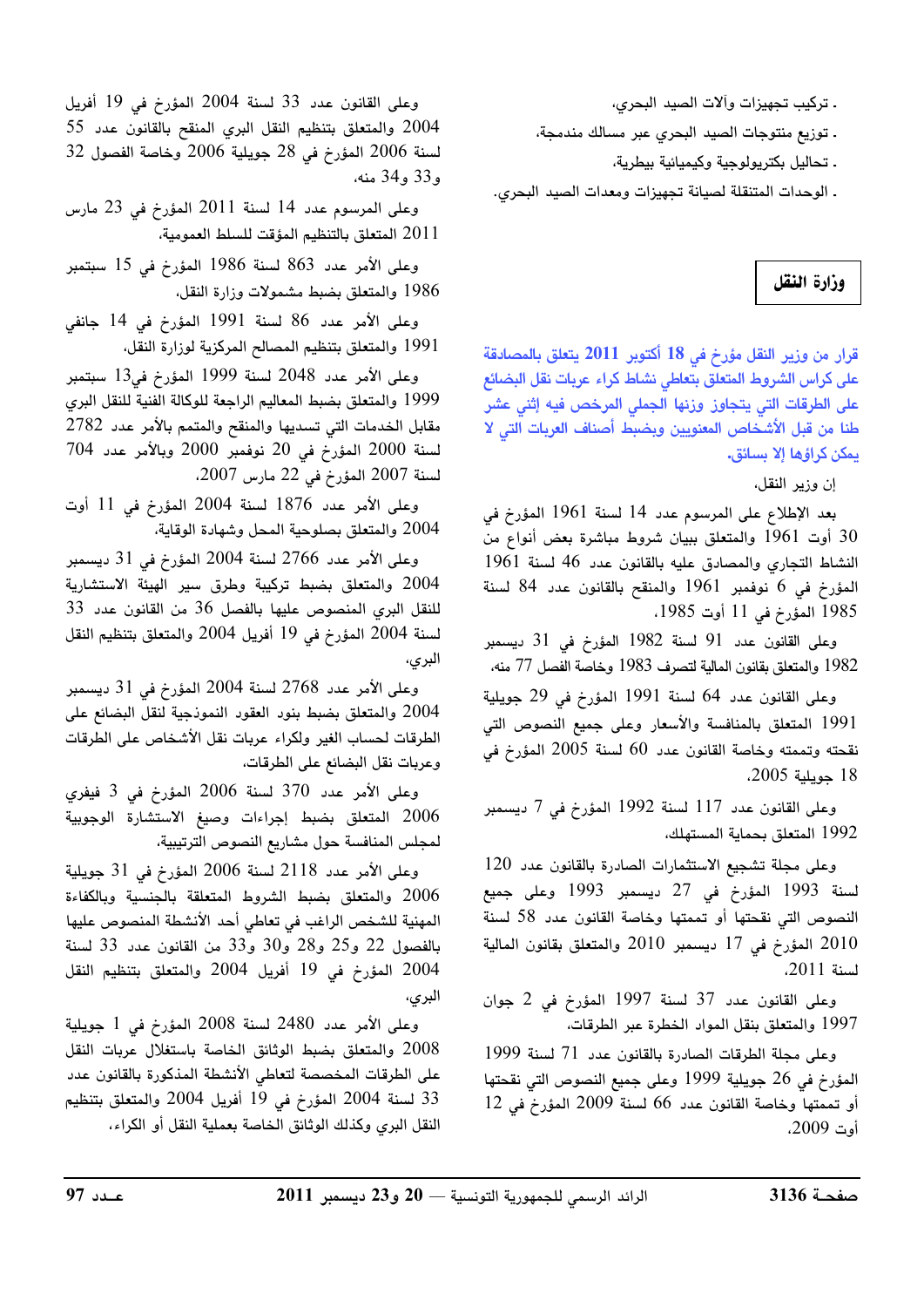وعلى قرار وزير النقل المؤرخ في 5 فيفري 2002 والمتعلق بالمصادقة على كراسات الشروط الخاصة بتعاطى نشاط نقل البضائع عبر الطرقات لحساب الغير وكراء عربات نقل البضائع عبر الطرقات،

وعلى قرار وزير الداخلية والتنمية المحلية المؤرخ فى 17 أوت 2004 المتعلق بالمصادقة على كراس الشروط الخاص بضبط الشروط العامة لصلوحية المحلات،

وعلى رأي الهيئة الاستشارية للنقل البري المنصوص عليها بالفصل 36 من القانون عدد 33 لسنة 2004 المؤرخ في 19 أفريل 2004 والمتعلق بتنظيم النقل البرى،

وعلى رأى مجلس المنافسة.

قرر ما يلي :

الفصل الأول ـ تمت المصادقة على كراس الشروط الملحق بهذا القرار والمتعلق بتعاطي نشاط كراء عربات نقل البضائع على الطرقات التى يتجاوز وزنها الجملى المرخص فيه إثنى عشر طنا من قبل الأشخاص المعنويين.

الفصل 2 ـ لا يجوز كراء العربات التي يساوي أو يفوق وزنها الجملي المرخص فيه تسعة عشر طنا والجرارات الطرقية إلا بسائق. الفصل 3 ـ تلغى جميع الأحكام السابقة والمخالفة لأحكام هذا القرار وخاصة أحكام كراس الشروط المتعلق بكراء عربات نقل البضائع عبر الطرقات الملحق بقرار وزير النقل المؤرخ فى 5 فيفري 2002 والمتعلق بالمصادقة على كراسات الشروط الخاصة بتعاطى نشاط نقل البضائع عبر الطرقات لحساب الغير وكراء

عربات نقل البضائع عبر الطرقات. الفصل 4 ـ ينشر هذا القرار بالرائد الرسمي للجمهورية التونسية.

تونس في 18 أكتوبر 2011.

وزير النقل سالم الميلادي

> اطلع عليه عن الوزير الأول الكاتب العام للحكومة محمد صالح بن عيسى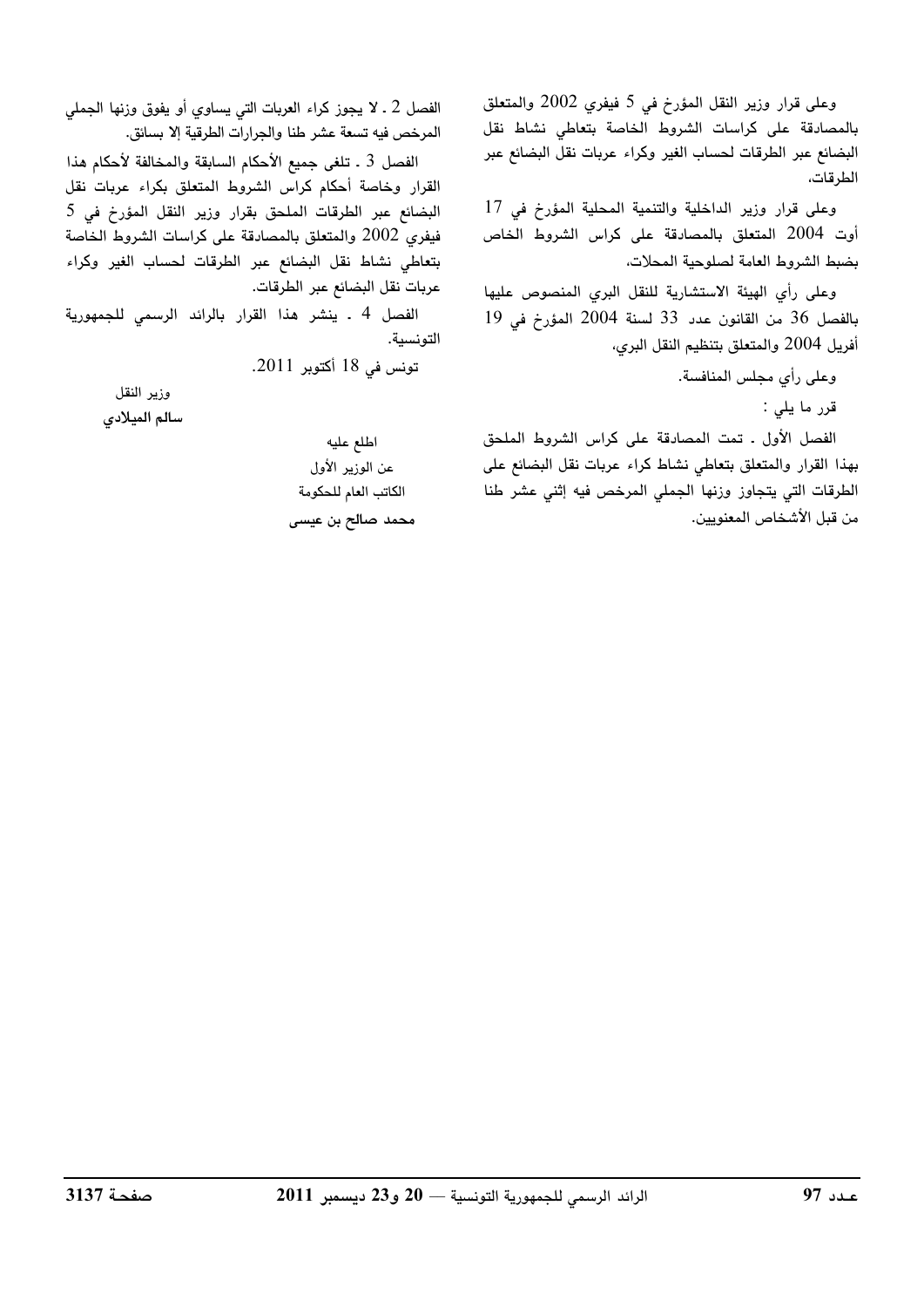الجمهورية التونسية وزارة النقل الإدارة العامة للنقل البري

## كراس شوروط

يتعلق بتعاطي نشاط كراء عربات نقل البضائع على الطرقات التي يتجاوز وزنها الجملي المرخص فيه إثني عشر طنا من قبل الأشخاص المعنويين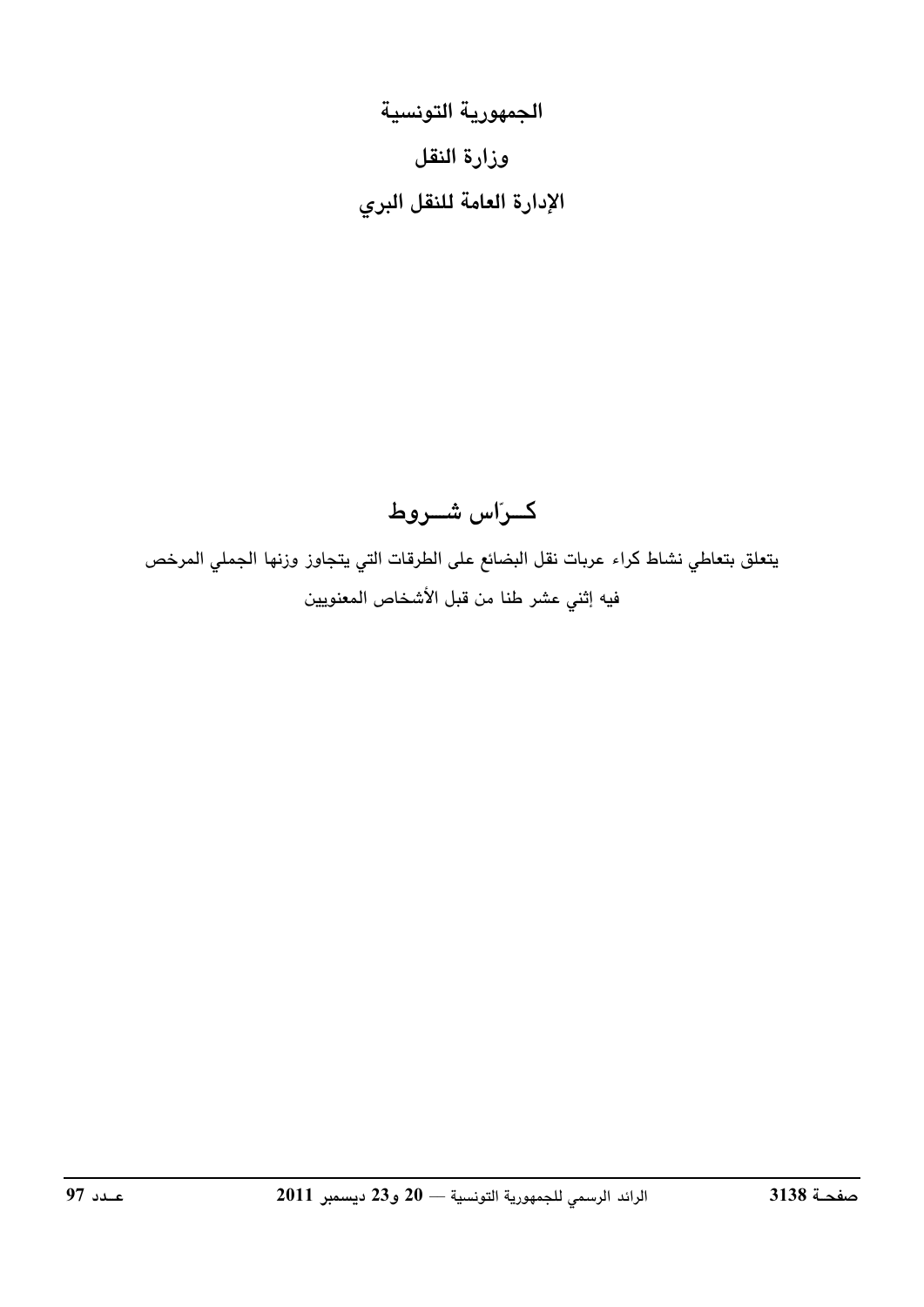# الباب الأول

### أحكام عامة

الفصل الأول : تعتبر كراء لعربة نقل بضائع على الطرقات كل عملية يتسلم بمقتضاها المكتري عربة نقل بضائع على الطرقات بسائق أو بدونه لمدة معينة وبمقابل يتفق عليهما مسبقا.

ولا تعتبر عمليات الإيجار المالي لعربات نقل البضائع عمليات كراء في مفهوم هذا الكراس.

الفصل 2 : <mark>يتعي</mark>ن على الممثل القانوني للشخص المعنوي الذي يرغب في تعاطي نشاط كراء عربات نقل البضائع على الطرقات الالتزام كتابيا بمضمون هذا الكراس وذلك بتحرير التصريح الملحق به في نظيرين أصليين معرّفين بالإمضاء يودع أحدهما لدى الإدارة العامة للنقل البري بوزارة النقل و يحتفظ بالنظير الثاني بعد ختمه من قبل هذه المصالح.

الفصل 3 : يخضع تعاطى نشاط كراء عربات نقل البضائع على الطرقات التي يتجاوز وزنها الجملي المرخص فيه إثني عشر طنا لمقتضيات القانون عدد 33 لسنة 2004 المؤرخ فى 19 أفريل 2004 والمتعلق بتنظيم النقل البري.

الفصل 4 : يجب أن تتم كل عملية كراء لعربة نقل بضائع على الطرقات بمقتضى عقد يتضمن بنودا تبين طبيعة الكراء و غرضه و طرق تنفيذ الخدمة والتزامات كل من الكارى و المكترى ومعين الكراء وعند الإقتضاء الخدمات الإضافية المتفق عليها وشروط استخدام السائق إذا كان كراء العربة بسائق.

وفى صورة عدم وجود عقد كتابى يتضمن البنود المذكورة أعلاه، تنطبق وجوبا مقتضيات العقد النموذجى المنصوص عليه  $2004$  بالأمر عدد 2768 لسنة 2004 المؤرخ في 31 ديسمبر والمتعلق بضبط بنود العقود النموذجية لنقل البضائع على الطرقات لحساب الغير و لكراء عربات نقل الأشخاص على الطرقات وعربات نقل البضائع على الطرقات.

الفصل 5 : يحتوى هذا الكراس على 18 فصلا واردة فى 4 أبواب.

#### الباب الثانى

#### شروط تعاطى النشاط

الفصل 6 : يجب أن تتوفر في الشخص المعنوي الذي يرغب في تعاطى نشاط كراء عربات نقل البضائع الشروط التالية :

أن ينص موضوعه الاجتماعى على تعاطى نشاط كراء عربات نقل البضائع على الطرقات،

أن يتمتع بالجنسية التونسية طبقا لأحكام المرسوم عدد 14 لسنة 1961 المؤرخ في 30 أوت 1961 والمتعلق ببيان شروط مباشرة بعض أنواع من النشاط التجاري والمصادق عليه بالقانون عدد 46 لسنة 1961 المؤرخ في 6 نوفمبر 1961 والمنقح بالقانون عدد 84 لسنة 1985 المؤرخ في 11 أوت 1985 أو عند الاقتضاء أن يتحصل على موافقة اللجنة العليا للاستثمار المنصوص عليها بالفصل 3 من مجلة تشجيع الاستثمارات الصادرة بمقتضى القانون عدد 120 لسنة 1993 المؤرخ في 27 ديسمبر 1993 إذا كانت نسبة مساهمة الأجانب فى رأس مال الشركة تفوق 50 %.

أن يكون مالكا أو مؤجرا لمحلّ يأوي مقرّه الاجتماعي ومستودعا مخصّصا لإيواء و صيانة العربات.

أن لا يكون ممثله القانوني قد حكم عليه بسبب ارتكابه لجناية أو لجنحة بأكثر من ثلاثة أشهر سجنا بدون تأجيل التنفيذ أو بأكثر من ستة أشهر سجنا مع الإسعاف بتأجيل التنفيذ وأن لا يكون قد صدر ضده حكم بالإفلاس و لم يسترد حقوقه،

أن تتوفر لدى ممثله القانوني أحد شروط الكفاءة المهنية التالية :

- أن يكون مكتسبا لخبرة بالبلاد التونسية لمدة ثلاث سنوات على الأقل على مستوى التسيير في مجال النقل البري للبضائع. ويجوز أن تكون الخبرة المهنية مكتسبة بالخارج ۚ و ذلك بالنسبة إلى الأشخاص من ذوى الجنسية التونسية ومواطني البلدان التي تعترف بالخبرة المكتسبة بالبلاد التونسية على أساس المعاملة بالمثل،

- أو أن يكون متحصلا على شهادة جامعية أو شهادة منظرة بهذا المستوى في اختصاص له علاقة بالنشاط المطلوب.

- أو أن يكون متحصلا على شهادة في الكفاءة المهنية طبقا للفصل 7 من الأمر عدد 2118 لسنة 2006 المؤرخ في 31 جويلية 2006 والمتعلق بضبط الشروط المتعلقة بالجنسية وبالكفاءة المهنية للشخص الراغب فى تعاطى أحد الأنشطة المنصوص عليها بالفصول 22 و25 و28 و30 و33 من القانون عدد 33 لسنة 2004 المؤرخ في 19 أفريل 2004 و المتعلق بتنظيم النقل البرى،

وفي صورة عدم توفر أي من شروط الكفاءة المهنية لدى الممثل القانوني، يجب تشغيل شخص توكل له مسؤولية ف*ي* التسبير و تتوفر لديه هذه الكفاءة.

#### القسم الأول

#### العربات و العلامات التمييزية و الوثائق المطلوبة

الفصل 7 : يجب أن يكون كل شخص يرغب في تعاطى هذا النشاط مالكا أو مستأجرا بطريقة الإيجار المالى لأسطول يتركب على الأقل من 18 عربة نقل بضائع مسجلة بالبلاد التونسية ويتجاوز الوزن الجملي المرخص فيه لكل منها إثني عشر طنا.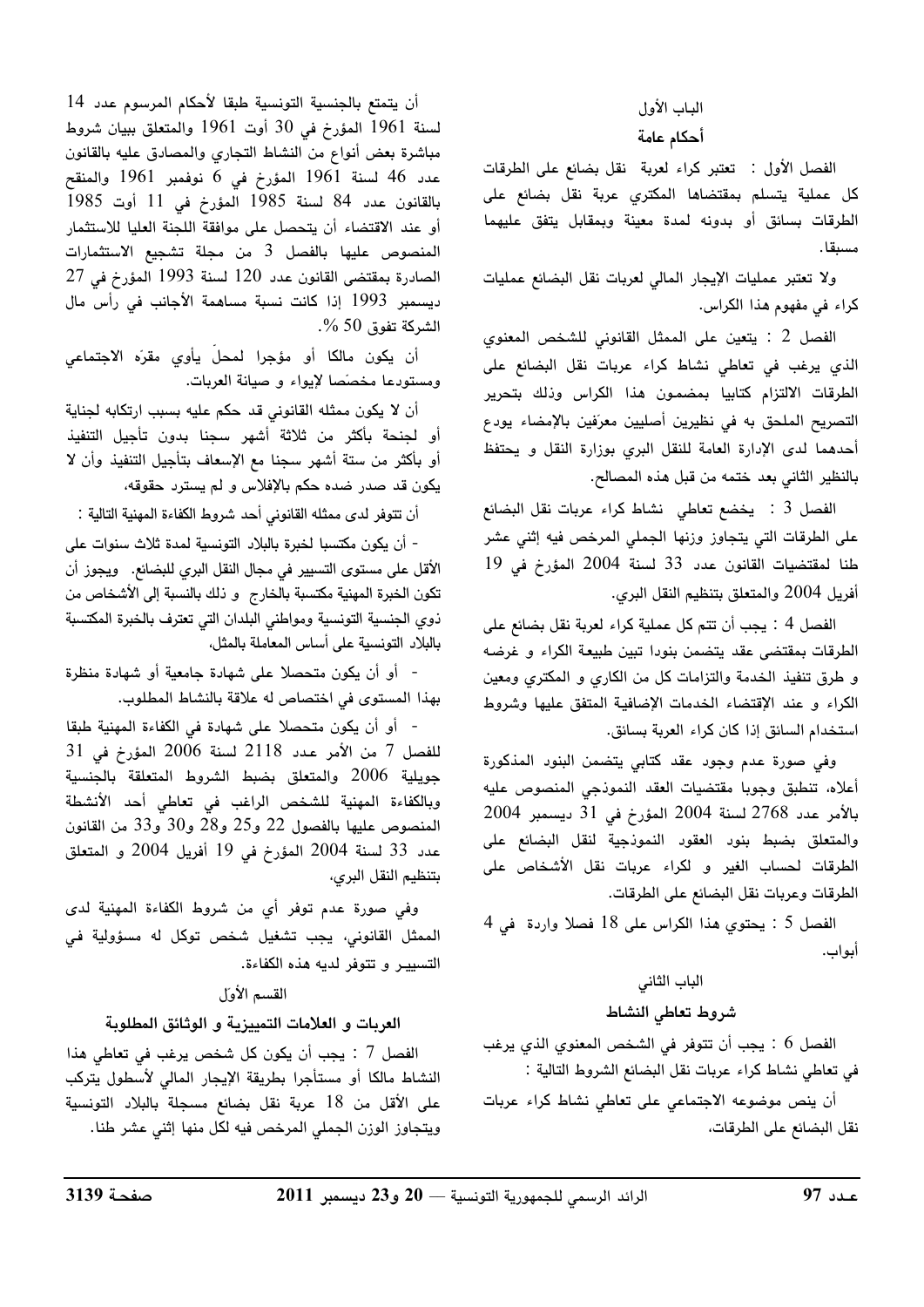الفصل 8 : يجب أن يتكون هذا الأسطول من عربات لا يتجاوز عمرها السنة عند تاريخ إيداع مطلب الحصول على بطاقة الاستغلال الخاصة بها.

و يجب أن لا يتجاوز عمر كل عربة تضاف لاحقا السنة عند إيداع مطلب الحصول على بطاقة الاستغلال الخاصة بها.

الفصل 9 : يجوز إذا كان الممثل القانوني للشخص المعنوى الذي يرغب في تعاطى هذا النشاط باعثا شابا متحصلا على شهادة جامعية أو شهادة منظرة بهذا المستوى أن يتركب الأسطول من ثلاث عربات نقل بضائع مسجلة بالبلاد التونسية يتجاوز الوزن الجملى المرخص فيه لكل منها إثنى عشر (12) طنا.

ويجب أن يتكون هذا الأسطول من عربات لا يتجاوز عمرها السنة عند تاريخ إيداع مطلب الحصول على بطاقة الاستغلال لأول مرة.

ويجب الترفيع في حجم الأسطول ليبلغ 18 عربة خلال أجل لا يتجاوز ثلاث سنوات من تاريخ بداية النشاط. وعند انقضاء هذا الأجل لا يمكن مواصلة تعاطى النشاط إلا بعد إثبات القيام بهذا الترفيع.

الفصل 10 : يجب أن يكون الأسطول المستغل مستجيبا بصفة دائمة للشرط المتعلق بعدد العربات.

الفصل 11 : يجب أن تكون كل عربة مستخدمة في الكراء ويتجاوز وزنها الجملى المرخص فيه إثنى عشر طنا مجهزة بصفيحتى تسجيل ذات لون أزرق حاملة لبيانات باللون الأبيض.

الفصل 12 : مع مراعاة أحكام مجلة الطرقات و نصوصها التطبيقية، يجب أن تكون كل عربة مستخدمة في الكراء و يتجاوز وزنها الجملي المرخص فيه إثني عشر طنا مصحوبة ببطاقة استغلال.

الفصل 13 : يجب أن تكون كل عربة نقل بضائع يتجاوز وزنها الجملي المرخص فيه إثني عشر طنا إذا كانت مؤجرة مصحوبة بالوثائق التالية :

- نسخة مصورة من عقد كراء العربة،

- نسخة مصورة من التصريح الملحق بكراس الشروط الخاص بتعاطى المكتري لنشاط نقل البضائع لحساب الغير، إذا كانت العربة تقوم بنقل لحساب الغير.

### القسم الثاني أساليب إسناد بطاقة الاستغلال

الفصل 14: يجب أن يحرر كل مطلب للحصول على بطاقة الاستغلال المنصوص عليها بالأمر عدد 2480 لسنة 2008 المؤرخ في 1 جويلية 2008 و المتعلق بضبط الوثائق الخاصة باستغلال عربات النقل على الطرقات المخصصة لتعاطى الأنشطة المذكورة بالقانون عدد 33 لسنة 2004 المؤرخ في 19 أفريل 2004 و المتعلق بتنظيم النقل البرى و كذلك الوثائق الخاصة بعملية النقل أو الكراء، على مطبوعة تسلمها المصالح الجهوية للوكالة الفنية للنقل البرى و يكون مرفوقا بالوثائق التالية :

1) تأسيس أول : - نسخة من التصريح الملحق بكراس الشروط، - نسخة من شهادة تسجيل العربة، - طابع موجبات إدارية، - وصل في دفع المعلوم الراجع للوكالة الفنية للنقل البري. 2) تعويض عربة : - بطاقة استغلال العربة المزمع تعويضها، - نسخة من التصريح الملحق بكراس الشروط، - نسخة من شهادة تسجيل العربة المزمع استغلالها، - طابع موجبات إدارية، - وصل في دفع المعلوم الراجع للوكالة الفنية للنقل البرى. 3) توسيع الأسطول : - نسخة من التصريح الملحق بكراس الشروط، - نسخة من شهادة تسجيل العربة، - طابع موجبات إدارية، - وصل في دفع المعلوم الراجع للوكالة الفنية للنقل البري. 4) تجديد بطاقة الاستغلال : - نسخة من التصريح الملحق بكراس الشروط، - بطاقة الاستغلال المزمع تجديدها، - طابع موجبات إدارية، - وصل في دفع المعلوم الراجع للوكالة الفنية للنقل البري. 5) نظير : - البطاقة القديمة المشوهة أو شهادة ضياع مسلمة من السلطة المختصة أو محضر سرقة مسلم من السلطة المختصة (حسب الحالة)، - طابع موجبات إدارية، - وصل في دفع المعلوم الراجع للوكالة الفنية للنقل البري. البساب الثيالث أحكام مختلفة الفصل 15 : يتعين على الممثل القانوني للشخص المعنوي أن يقوم بإمضاء التصريح الملحق بهذا الكراس و الذي ينص خاصة على مصادقته على مضمون كراس الشروط وعلى تاريخ

الفصل 16 : في صورة تغيير الممثل القانوني للشخص المعنوي، يتعين على الممثل القانوني الجديد إيداع تصريح ثان لدى الإدارة العامة للنقل البري بوزارة النقل في أجل لا يتجاوز ثلاثة أشهر من تاريخ حصول التغيير.

إنطلاق ممارسة النشاط.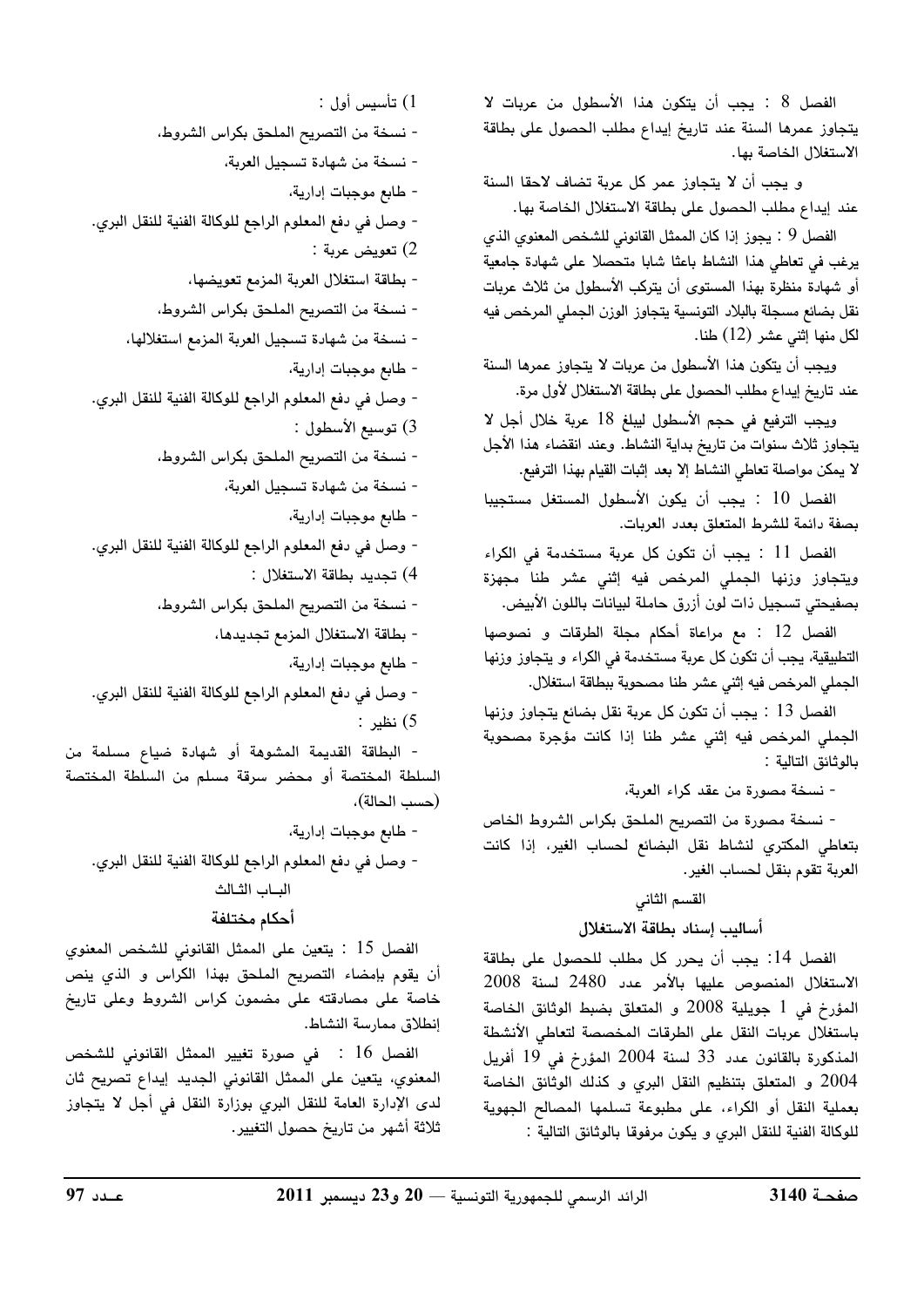#### الباب الرابع المراقبة و العقوبات

الفصل 17 : يجب على كل شخص يتعاطى نشاط كراء عربات نقل البضائع توفير التسهيلات اللازمة لأعوان المراقبة المنصوص عليهم بالفصل 45 من القانون عدد 33 لسنة 2004 المؤرخ في 19 أفريل 2004 و المتعلق بتنظيم النقل البري عند قيامهم بعمليات المراقبة بالمحلات المهنية و أن يستظهر لديهم بجميع الوثائق الضرورية لإثبات توفر الشروط المطلوبة لممارسة النشاط وخاصة الوثائق التالية:

- نسخة من بطاقة التعريف الوطنية للممثل القانوني للشخص المعنوي،

- نسخة من العقد التأسيسي للشركة،

- نسخة من الوثائق التي تثبت شرط الكفاءة المهنية،

- نسخة من شهادات تسجيل وبطاقات استغلال العربات المستخدمة في الكراء.

الفصل 18 : عند مخالفة التشريع الجاري به العمل في مجال كراء عربات نقل البضائع أو الجولان على الطرقات، يتعرض المخالف للعقوبات المنصوص عليها بالقانونين التاليين:

مجلة الطرقات الصادرة بالقانون عدد 71 لسنة 1999 المؤرخ في 26 جويلية 1999 و جميع النصوص التي نقحتها وتمَمتها؛

القانون عدد 33 لسنة 2004 المؤرخ في 19 أفريل 2004 والمتعلق بتنظيم النقل البري كما تم تنقيحه بالقانون عدد 55 لسنة 2006 المؤرخ في 28 جويلية 2006.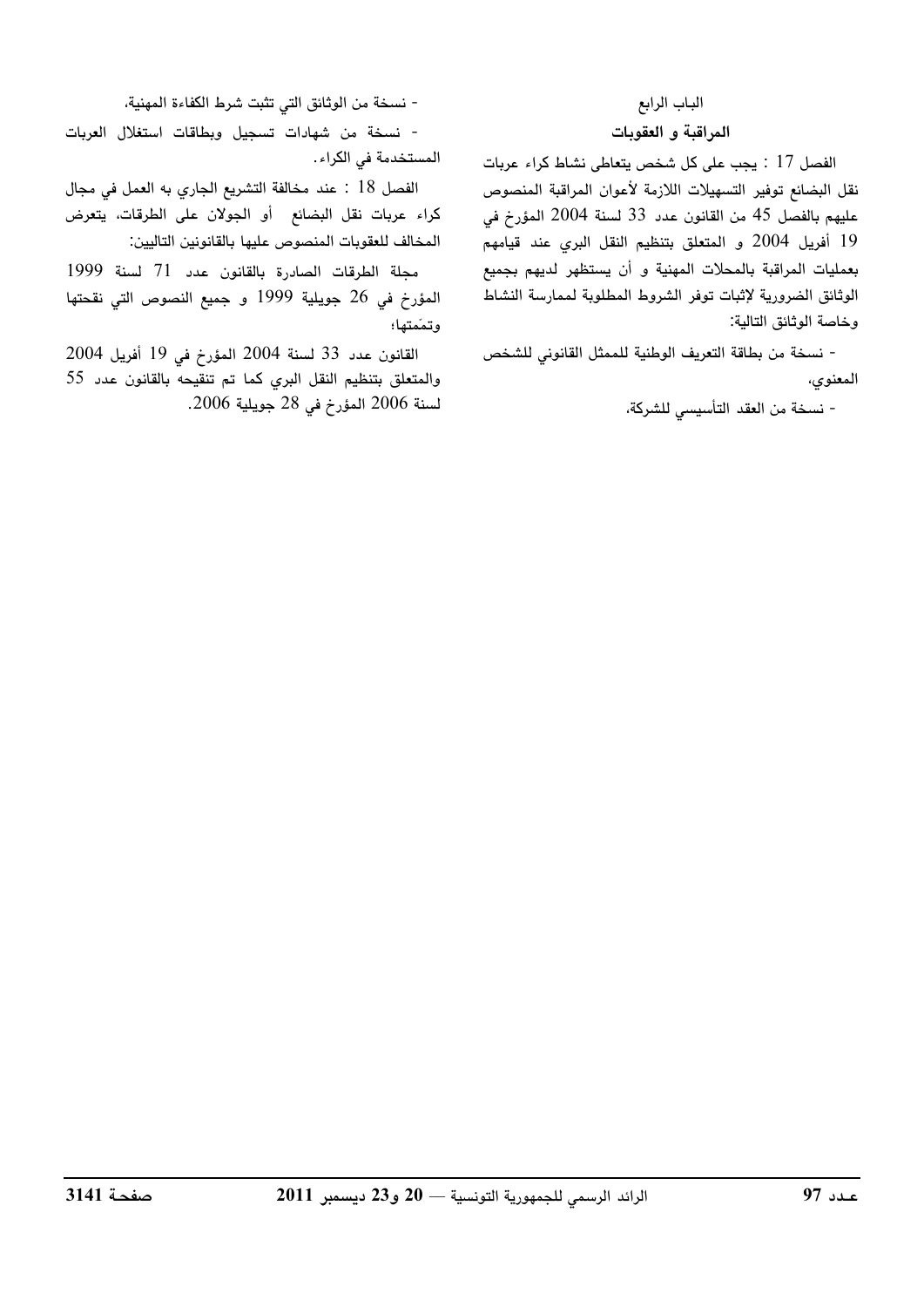### تصريح بممارسة نشاط كراء عربات نقل البضائع على الطرقات التي يتجاوز وزنها الجملي المرخص فيه إثني عشر طنا

| بأنني أطلعت ووافقت على كراس الشروط المتعلق بتعاطي نشاط كراء عربات نقل البضائع على الطرقات التي يفوق وزنها الجملي<br>المرخص فيه إثني عشر طنا والتزمت بمضمونه، وبأن الشركة و ممثلها القانوني يستجيبان للشروط المنصوص عليها بالكراس |
|----------------------------------------------------------------------------------------------------------------------------------------------------------------------------------------------------------------------------------|
| أعلاه،                                                                                                                                                                                                                           |
|                                                                                                                                                                                                                                  |

وأتعهد باحترام كافة القوانين و التراتيب الجاري بها العمل.

خاص بالإدارة تم إيداع نظير من هذا التصريح لدى الإدارة العامة<br>للنقل البري بوزارة النقل بتاريخ........................

الإمضاء ( معرف به )

(\*) بالنسبة للأشخاص الذين شرعوا بعد في ممارسة نشاطهم أو تقدموا بإيداع التصريح لتسوية وضعية ما، ذكر تاريخ بداية النشاط.